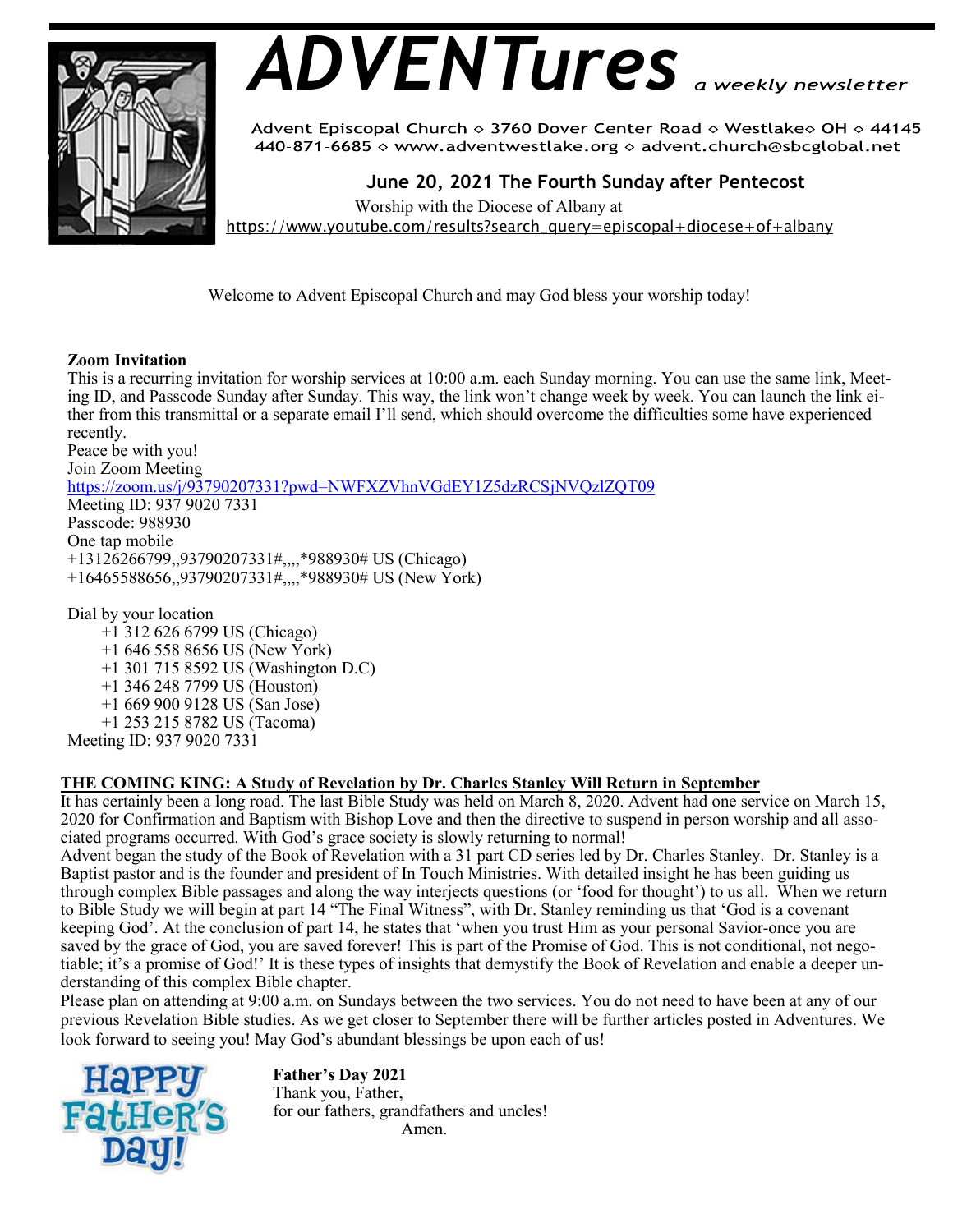**This Week at Advent Sunday, June 20 Father's Day 8:00 a.m. Holy Eucharist Holy Eucharist Monday, June 21 Tuesday, June 22 Wednesday, Jun 23**<br>**7:00 a.m.** Men **7:00 a.m.** Men's Bible Study at Advent<br>**9:00 a.m.** Wednesday Morning Prayer C **9:00 a.m.** Wednesday Morning Prayer Group **7:00 p.m.** The Praise Community **Thursday, June 24**<br>7:00 p.m. Choi *Choir Rehearsal* **Sunday, Jun 27 8:00 a.m. Holy Eucharist Holy Eucharist** 

## **Prayer Request**

*Health and Recovery* Lillian Kwasny Joan Joye Gus Cratcha Mary Lou Dixon Marilyn Dec<br>Bob Allen Karen Zolar Bob Allen Karen Zolar Shirley Moore<br>Barb Frank Lois Zolar Arthur Beel Michael Uhrich Sharon Rice George Belinsky<br>
Bill & Judy Arkley Steve Boyce Sue Boyce Bill & Judy Arkley Dave Luptak Liz Urbas John & Anne Crothall Richard Ward Jr

Arthur Beel

Toni Kulma, wife of Pastor Kulma Fr. Richard Lutz Ken Wood Jim Johnson Betty Clark<br>Eliza Jennings residents Bill Liptak

**Server Schedule Today, June 20**

**8:00 a.m.**

**Assistant** Kathleen Huffman

#### **10:00 a.m.**

**Assistant** Dick McCormick

**Lector** Dick McCormick

**Prayers of the People** Dick McCormick (Form 4)

**Usher** Teddi Augustine

**Intercessory Prayer** Ray Busony

**Counter** Anne Crothall (6/21)

**Close Advent Ray Busony** 

**Server Schedule June 27**

## **8:00 a.m.**

**Assistant** Dick McCormick

#### **10:00 a.m.**

**Assistant** Dick McCormick

Lector Dick McCormick

**Prayers of the People** Dick McCormick (Form 5)

**Usher** Jan & Jerry Nagy

**Intercessory Prayer** Ray Busony

**Counter** Anne Crothall (6/28)

**Close Advent** Peter Meckes

Note: It is your responsibility to contact another volunteer directly to take your place. Please call the office with all changes. Thank you.



*Safety Protection*

*Friends of Advent*

Julie and Ray Coy

Eliza Jennings residents

Residents of Pinzone Tower

Liz Schilling, friend of JoAnn Beck

Will Hayes, friend of Cynthea Sabolich Gabe, grandson of Jan & Jerry Nagy Carolyn Kay, cousin of Jan Nagy

David Arkley, Detective for Cleveland Police Son of Bill & Judy Arkley Rachel Moffitt, ER Nurse daughter of Bill & Judy Arkley

*Please contact the church office if you would like your name added or removed from our list.*